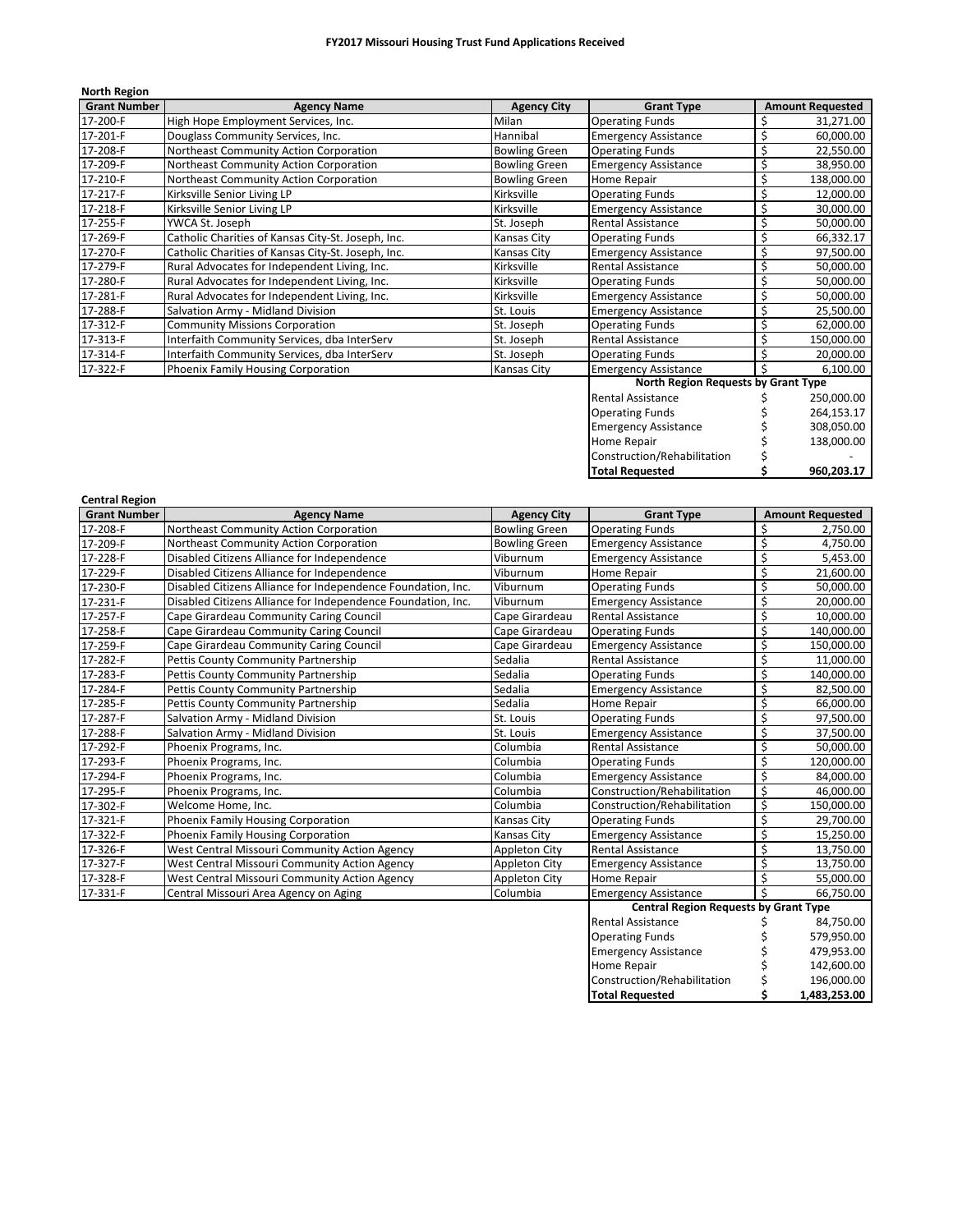| <b>South Region</b> |                                                              |                        |                                     |    |                         |
|---------------------|--------------------------------------------------------------|------------------------|-------------------------------------|----|-------------------------|
| <b>Grant Number</b> | <b>Agency Name</b>                                           | <b>Agency City</b>     | <b>Grant Type</b>                   |    | <b>Amount Requested</b> |
| 17-202-F            | South Central Missouri Community Action Agency               | Winona                 | <b>Operating Funds</b>              | \$ | 17,000.00               |
| 17-203-F            | South Central Missouri Community Action Agency               | Winona                 | Home Repair                         | \$ | 150,000.00              |
| 17-204-F            | Economic Security Corporation of Southwest Area              | Joplin                 | <b>Rental Assistance</b>            | \$ | 75,000.00               |
| 17-205-F            | Economic Security Corporation of Southwest Area              | Joplin                 | <b>Operating Funds</b>              | \$ | 150,000.00              |
| 17-211-F            | Texas County Food Pantry, Inc.                               | Houston                | <b>Operating Funds</b>              | Ś  | 35,000.00               |
| 17-212-F            | Texas County Food Pantry, Inc.                               | Houston                | <b>Emergency Assistance</b>         | \$ | 125,000.00              |
| 17-214-F            | Delta Area Economic Opportunity Corporation                  | Portageville           | <b>Rental Assistance</b>            | \$ | 80,000.00               |
| 17-215-F            | Delta Area Economic Opportunity Corporation                  | Portageville           | <b>Operating Funds</b>              | \$ | 33,650.00               |
| 17-216-F            | Delta Area Economic Opportunity Corporation                  | Portageville           | <b>Emergency Assistance</b>         | \$ | 120,000.00              |
| 17-222-F            | Family Self Help Center Inc. aka Lafayette House             | Joplin                 | <b>Operating Funds</b>              | \$ | 17,324.86               |
| 17-223-F            | Ozark Action, Inc.                                           | <b>West Plains</b>     | <b>Rental Assistance</b>            | \$ | 35,000.00               |
| 17-224-F            | Ozark Action, Inc.                                           | <b>West Plains</b>     | <b>Operating Funds</b>              | \$ | 72,500.00               |
| 17-225-F            | Ozark Action, Inc.                                           | <b>West Plains</b>     | <b>Emergency Assistance</b>         | \$ | 35,000.00               |
| 17-228-F            | Disabled Citizens Alliance for Independence                  | Viburnum               | <b>Emergency Assistance</b>         | Ś  | 5,453.00                |
| 17-229-F            | Disabled Citizens Alliance for Independence                  | Viburnum               | Home Repair                         | \$ | 14,400.00               |
| 17-230-F            | Disabled Citizens Alliance for Independence Foundation, Inc. | Viburnum               | <b>Operating Funds</b>              | \$ | 50,000.00               |
| 17-231-F            | Disabled Citizens Alliance for Independence Foundation, Inc. | Viburnum               | <b>Emergency Assistance</b>         | Ś  | 20.000.00               |
| 17-239-F            | <b>Catholic Charities of Southern Missouri</b>               | Springfield            | <b>Rental Assistance</b>            | \$ | 25,000.00               |
| 17-240-F            | Catholic Charities of Southern Missouri                      | Springfield            | <b>Operating Funds</b>              | Ś  | 80,000.00               |
| 17-241-F            | Catholic Charities of Southern Missouri                      | Springfield            | <b>Emergency Assistance</b>         | \$ | 45,000.00               |
| 17-242-F            | Catholic Charities of Southern Missouri                      | Springfield            | Home Repair                         | \$ | 150,000.00              |
| 17-248-F            | <b>Great Circle</b>                                          | Springfield            | <b>Operating Funds</b>              | \$ | 20.000.00               |
| 17-249-F            | <b>Ozark Family Resource Agency</b>                          | Doniphan               | <b>Operating Funds</b>              | \$ | 60,000.00               |
| 17-250-F            | <b>Christian Associates of Table Rock Lake</b>               | <b>Kimberling City</b> | <b>Rental Assistance</b>            | \$ | 20.000.00               |
| 17-286-F            | Children's Haven of Southwest Missouri, Inc.                 | Joplin                 | <b>Operating Funds</b>              | Ś  | 30,776.14               |
| 17-287-F            | Salvation Army - Midland Division                            | St. Louis              | <b>Operating Funds</b>              | \$ | 15,000.00               |
| 17-288-F            | Salvation Army - Midland Division                            | St. Louis              | <b>Emergency Assistance</b>         | \$ | 25,500.00               |
| 17-289-F            | The Kitchen, Inc.                                            | Springfield            | <b>Operating Funds</b>              | \$ | 101,271.00              |
| 17-300-F            | SEMO Christian Restoration Center                            | Poplar Bluff           | <b>Operating Funds</b>              | \$ | 13,097.00               |
| 17-315-F            | Crisis Nursery of the Ozarks                                 | Springfield            | <b>Operating Funds</b>              | \$ | 105,337.00              |
| 17-326-F            | West Central Missouri Community Action Agency                | Appleton City          | <b>Rental Assistance</b>            | \$ | 6,250.00                |
| 17-327-F            | West Central Missouri Community Action Agency                | <b>Appleton City</b>   | <b>Emergency Assistance</b>         | \$ | 6,250.00                |
| 17-328-F            | West Central Missouri Community Action Agency                | <b>Appleton City</b>   | Home Repair                         | \$ | 25,000.00               |
| 17-330-F            | <b>JRC Creative</b>                                          | Seymour                | <b>Rental Assistance</b>            | Ś  | 145,000.00              |
| 17-331-F            | Central Missouri Area Agency on Aging                        | Columbia               | <b>Emergency Assistance</b>         | Ś. | 8,250.00                |
|                     |                                                              |                        | South Region Requests by Grant Type |    |                         |
|                     |                                                              |                        | <b>Rental Assistance</b>            | Ş  | 386,250.00              |
|                     |                                                              |                        | Ostalista e Filmeda                 |    | 0.0000500               |

Operating Funds \$ 800,956.00 Emergency Assistance  $\qquad \qquad$ \$ 390,453.00 Home Repair  $\uparrow$  \$ 339,400.00 Construction/Rehabilitation \$ -

**Total Requested \$ 1,917,059.00**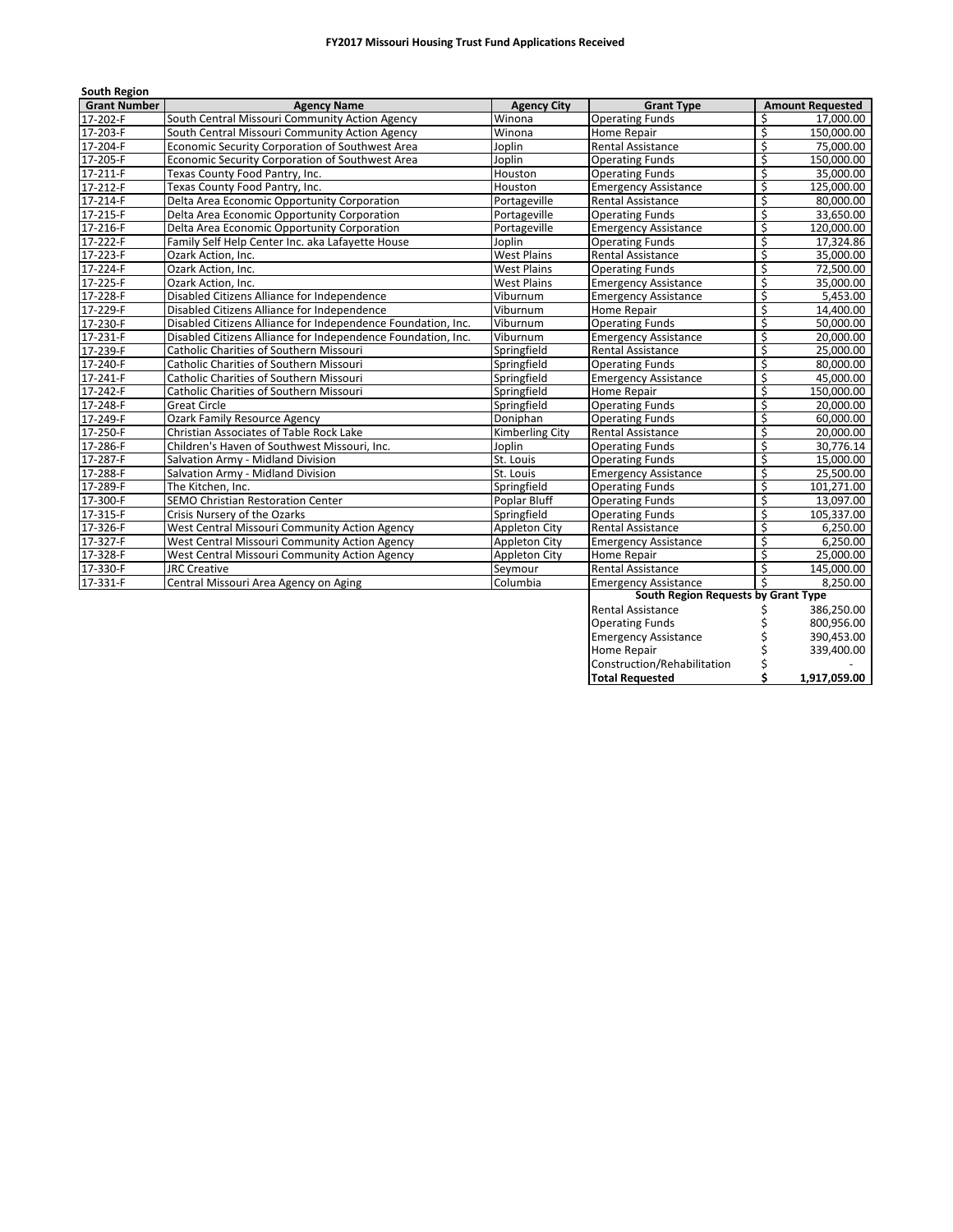| <b>Kansas City Region</b> |                                                    |                      |                                           |                         |                         |
|---------------------------|----------------------------------------------------|----------------------|-------------------------------------------|-------------------------|-------------------------|
| <b>Grant Number</b>       | <b>Agency Name</b>                                 |                      | <b>Grant Type</b>                         |                         | <b>Amount Requested</b> |
| 17-206-F                  | Rose Brooks Center, Inc.                           | Kansas City          | Rental Assistance                         | \$                      | 35,000.00               |
| 17-207-F                  | Rose Brooks Center, Inc.                           | <b>Kansas City</b>   | <b>Operating Funds</b>                    | \$                      | 137,422.00              |
| 17-232-F                  | Sheffield Place                                    | <b>Kansas City</b>   | Rental Assistance                         | \$                      | 11,000.00               |
| 17-233-F                  | <b>Sheffield Place</b>                             | Kansas City          | <b>Operating Funds</b>                    | \$                      | 22,000.00               |
| 17-235-F                  | Journey To New Life, Inc.                          | Kansas City          | Rental Assistance                         | \$                      | 100,000.00              |
| 17-236-F                  | Journey To New Life, Inc.                          | Kansas City          | <b>Operating Funds</b>                    | \$                      | 50,000.00               |
| 17-256-F                  | Metro Lutheran Ministry                            | Kansas City          | <b>Emergency Assistance</b>               | \$                      | 100,000.00              |
| 17-264-F                  | United Services Community Action Agency            | Kansas City          | Operating Funds                           | \$                      | 50,000.00               |
| 17-265-F                  | United Services Community Action Agency            | Kansas City          | <b>Emergency Assistance</b>               | \$                      | 25,000.00               |
| 17-266-F                  | United Services Community Action Agency            | <b>Kansas City</b>   | Home Repair                               | \$                      | 25,000.00               |
| 17-267-F                  | SAVE, Inc.                                         | Kansas City          | <b>Operating Funds</b>                    | \$                      | 92,000.00               |
| 17-268-F                  | SAVE, Inc.                                         | Kansas City          | <b>Emergency Assistance</b>               | \$                      | 60,500.00               |
| 17-269-F                  | Catholic Charities of Kansas City-St. Joseph, Inc. | Kansas City          | <b>Operating Funds</b>                    | \$                      | 18,307.58               |
| 17-270-F                  | Catholic Charities of Kansas City-St. Joseph, Inc. | Kansas City          | Emergency Assistance                      | \$                      | 52,500.00               |
| 17-274-F                  | Synergy Services, Inc.                             | Parkville            | <b>Operating Funds</b>                    | \$                      | 93,600.00               |
| 17-275-F                  | Synergy Services, Inc.                             | Parkville            | Construction/Rehabilitation               | $\overline{\xi}$        | 150,000.00              |
| 17-290-F                  | <b>ECH Every Child's Hope</b>                      | St. Louis            | <b>Rental Assistance</b>                  | \$                      | 60,000.00               |
| 17-291-F                  | <b>ECH Every Child's Hope</b>                      | St. Louis            | <b>Operating Funds</b>                    | \$                      | 75,000.00               |
| 17-299-F                  | Northland Neighborhoods, Inc.                      | Kansas City          | Home Repair                               | \$                      | 150,000.00              |
| 17-303-F                  | <b>Hillcrest Ministries of MidAmerica</b>          | Liberty              | <b>Operating Funds</b>                    | \$                      | 100,000.00              |
| 17-306-F                  | Hope House, Inc.                                   | Lee's Summit         | <b>Rental Assistance</b>                  | $\overline{\mathsf{s}}$ | 145,200.00              |
| 17-307-F                  | Hope House, Inc.                                   | Lee's Summit         | <b>Operating Funds</b>                    | \$                      | 81,449.04               |
| 17-308-F                  | Hope House, Inc.                                   | Lee's Summit         | <b>Emergency Assistance</b>               | \$                      | 60,500.00               |
| 17-309-F                  | <b>Community LINC</b>                              | <b>Kansas City</b>   | Rental Assistance                         | \$                      | 80,000.00               |
| 17-310-F                  | Community LINC                                     | Kansas City          | <b>Operating Funds</b>                    | \$                      | 124,031.00              |
| 17-311-F                  | Amethyst Place, Inc.                               | <b>Kansas City</b>   | <b>Operating Funds</b>                    | \$                      | 40,000.00               |
| 17-316-F                  | reStart, Inc.                                      | Kansas City          | <b>Rental Assistance</b>                  | \$                      | 100,000.00              |
| 17-317-F                  | reStart, Inc.                                      | <b>Kansas City</b>   | <b>Operating Funds</b>                    | \$                      | 74,000.00               |
| 17-318-F                  | reStart, Inc.                                      | Kansas City          | <b>Emergency Assistance</b>               | $\overline{\xi}$        | 110,000.00              |
| 17-319-F                  | <b>Community Services League</b>                   | Independence         | <b>Operating Funds</b>                    | \$                      | 150,000.00              |
| 17-320-F                  | <b>Community Services League</b>                   | Independence         | <b>Emergency Assistance</b>               | \$                      | 150,000.00              |
| 17-321-F                  | Phoenix Family Housing Corporation                 | <b>Kansas City</b>   | <b>Operating Funds</b>                    | \$                      | 30,888.00               |
| 17-322-F                  | Phoenix Family Housing Corporation                 | Kansas City          | <b>Emergency Assistance</b>               | \$                      | 15,860.00               |
| 17-326-F                  | West Central Missouri Community Action Agency      | <b>Appleton City</b> | <b>Rental Assistance</b>                  | \$                      | 5,000.00                |
| 17-327-F                  | West Central Missouri Community Action Agency      | Appleton City        | <b>Emergency Assistance</b>               | \$                      | 5,000.00                |
| 17-328-F                  | West Central Missouri Community Action Agency      | Appleton City        | Home Repair                               | \$                      | 20.000.00               |
| 17-329-F                  | Pathways Community Behavioral Healthcare           | Clinton              | <b>Emergency Assistance</b>               | Ś                       | 100.000.00              |
|                           |                                                    |                      | Kansas City Region Requests by Grant Type |                         |                         |
|                           |                                                    |                      | <b>Rental Assistance</b>                  | \$                      | 536,200.00              |
|                           |                                                    |                      | <b>Operating Funds</b>                    | \$                      | 1,138,697.62            |
|                           |                                                    |                      | <b>Emergency Assistance</b>               | \$                      | 679,360.00              |
|                           |                                                    |                      | Home Repair                               | \$                      | 195,000.00              |
|                           |                                                    |                      | Construction/Rehabilitation               | \$                      | 150,000.00              |
|                           |                                                    |                      | <b>Total Requested</b>                    | \$                      | 2,699,257.62            |